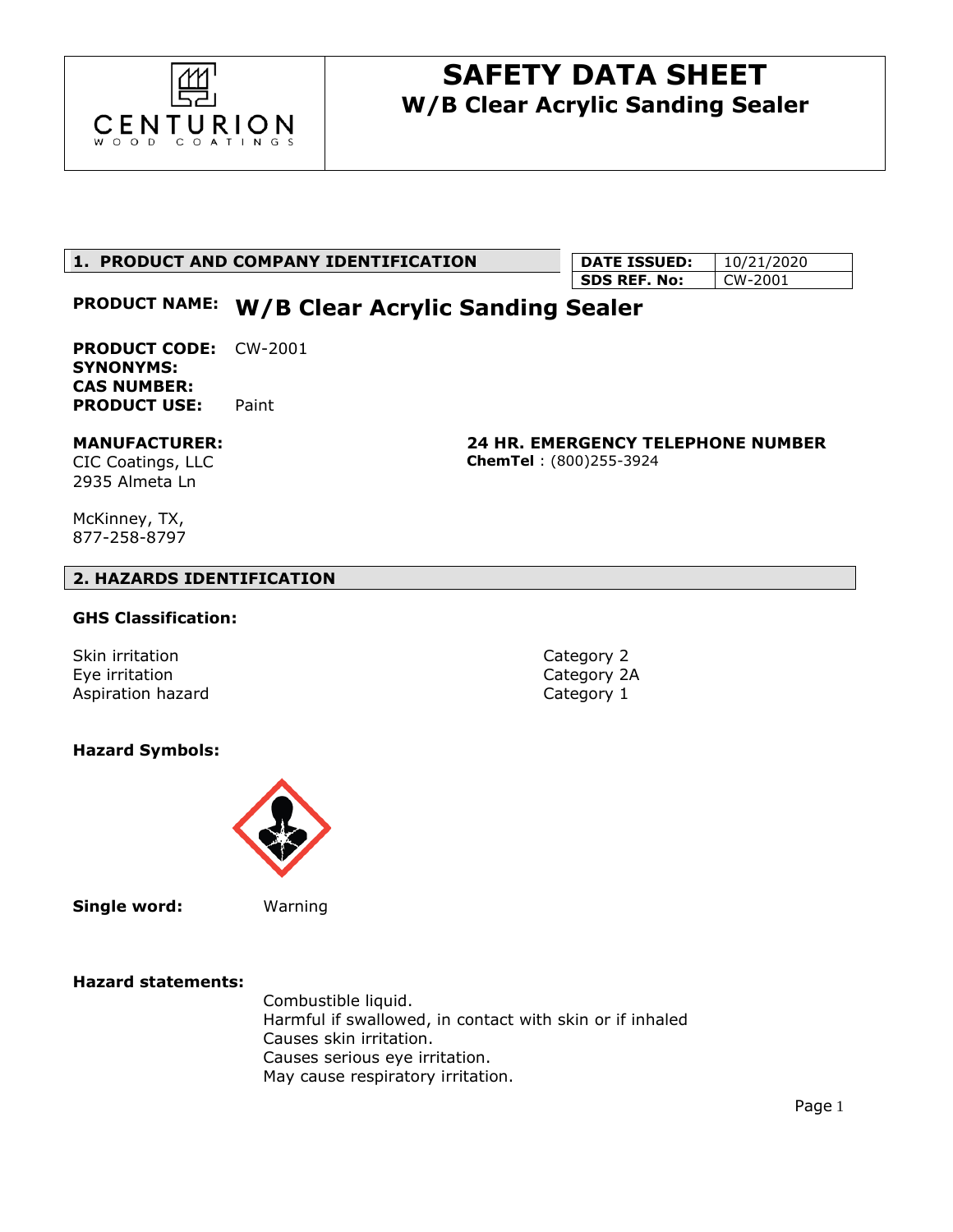

### **Precautionary statements:**

#### **Prevention:**

Keep away from heat/sparks/open flames/hot surfaces. No smoking.

Avoid breathing dust/ fume/ gas/ mist/ vapours/ spray. Wash skin thoroughly after handling.

Do not eat, drink or smoke when using this product.

Use only outdoors or in a well-ventilated area.

Wear protective gloves/ eye protection/ face protection.

#### **Response:**

IF SWALLOWED: Call a POISON CENTER or doctor/ physician if you feel unwell. Rinse mouth.

IF ON SKIN: Wash with plenty of soap and water. Call a POISON CENTER or doctor/ physician if you feel unwell.

IF INHALED: Remove person to fresh air and keep comfortable for breathing. Call a POISON CENTER or doctor/ physician if you feel unwell.

IF IN EYES: Rinse cautiously with water for several minutes. Remove contact lenses, if present and easy to do. Continue rinsing.

If skin irritation occurs: Get medical advice/ attention. If eye irritation persists: Get medical advice/ attention. Take off contaminated clothing and wash before reuse. In case of fire: Use dry sand, dry chemical or alcohol resistant foam to extinguish.

#### **Storage:**

Store in a well-ventilated place. Keep container tightly closed. Store in a well-ventilated place. Keep cool. Store locked up.

#### **Disposal:**

Dispose of contents/ container to an approved waste disposal plant.

**Other hazards:** None Known.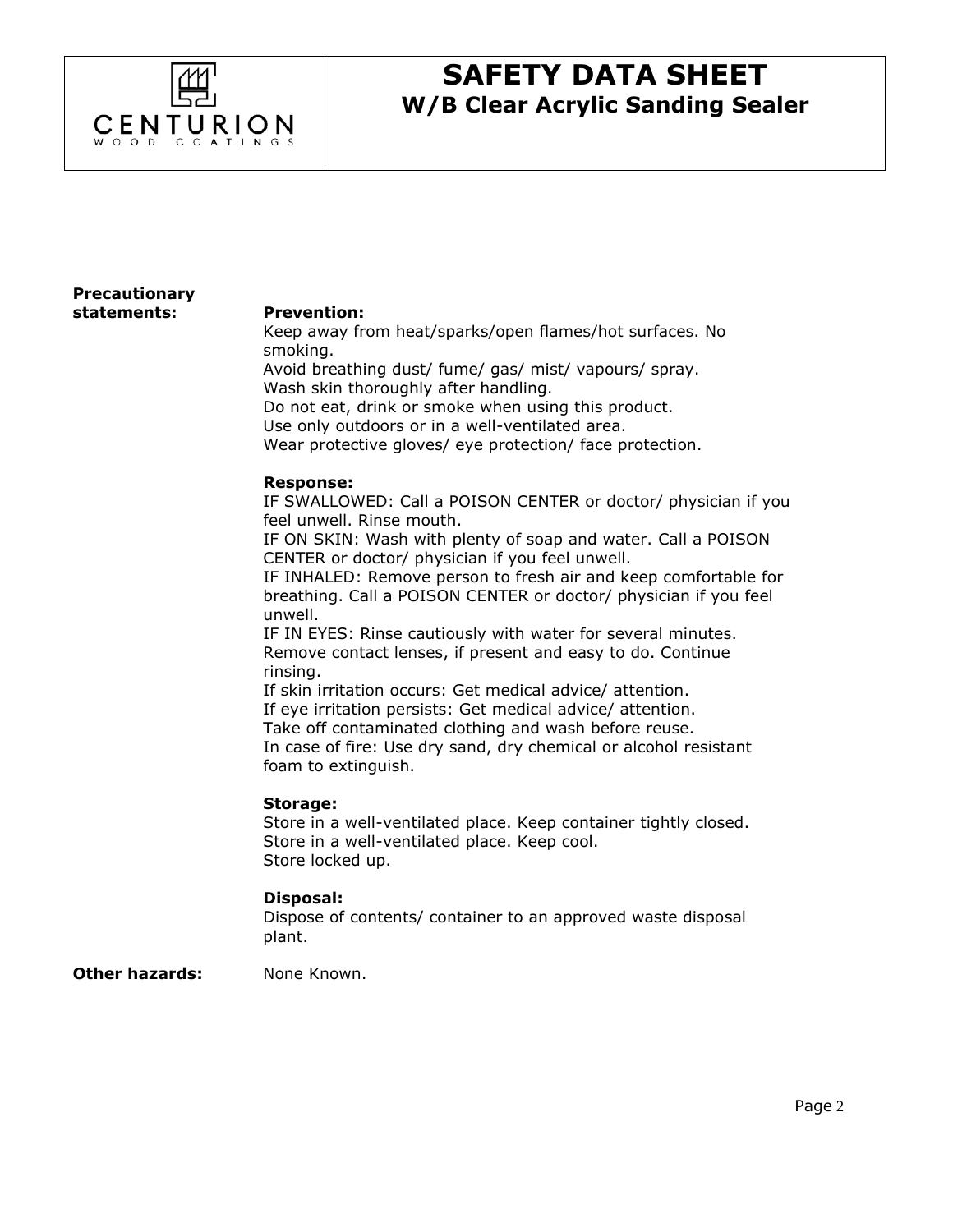

### **3. COMPOSITION/INFORMATION ON INGREDIENTS**

| <b>Chemical Name</b>         | CAS-No.    | Concentration (% wt) |
|------------------------------|------------|----------------------|
| 2-butoxyethanol              | 111-76-2   | $1 - 5%$             |
| Dipropylene Glycol Monobutyl | 29911-28-2 | 1-5%                 |
| Ether                        |            |                      |

**There are no additional ingredients present which, within the current knowledge of the supplier and in the concentrations applicable, are classified as hazardous to health or the environment and hence require reporting in this section.**

#### **4. FIRST AID MEASURES**

| If inhaled:                                                     | Remove to fresh air.<br>If not breathing, give artificial respiration.<br>If breathing is difficult, give oxygen.<br>Get immediate medical advice/ attention.                                               |
|-----------------------------------------------------------------|-------------------------------------------------------------------------------------------------------------------------------------------------------------------------------------------------------------|
| In case of skin contact:                                        | Wash off immediately with soap and plenty of<br>water while removing all contaminated clothes<br>and shoes.<br>Get immediate medical advice/ attention.<br>Wash contaminated clothing before reuse.         |
| In case of eye contact:                                         | In case of contact, immediately flush eyes with<br>plenty of water for at least 15 minutes.<br>Get medical advice/ attention.                                                                               |
| If swallowed:                                                   | Seek medical advice.                                                                                                                                                                                        |
| Most important symptoms and<br>effects, both acute and delayed: | Irritating to eyes, respiratory system and skin.<br>Harmful if swallowed, in contact with skin or if<br>inhaled Causes skin irritation. Causes serious eye<br>irritation. May cause respiratory irritation. |
| <b>Notes to physician:</b>                                      | Treat symptomatically.                                                                                                                                                                                      |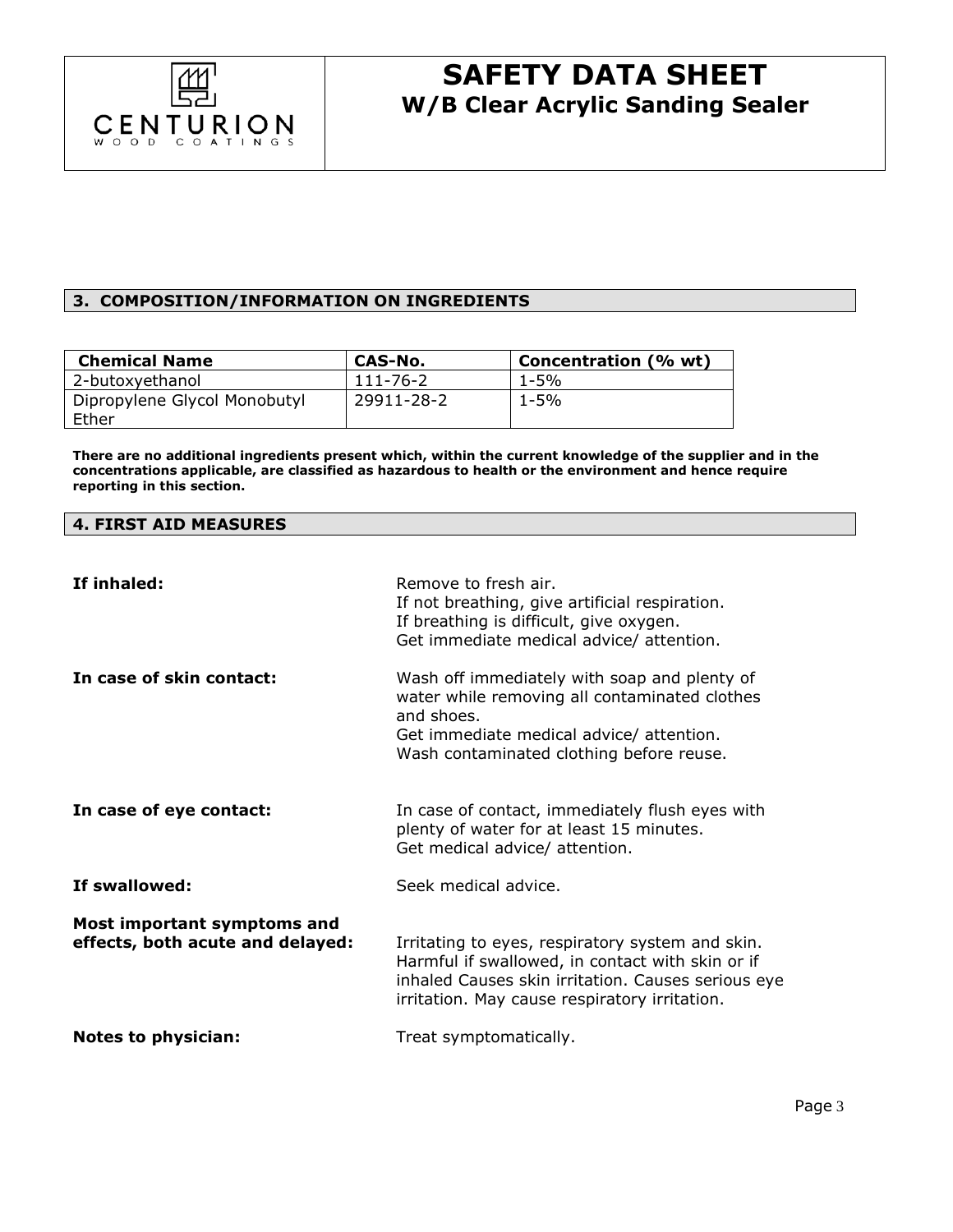

| <b>5. FIRE FIGHTING MEASURES</b>                                   |                                                                                                 |
|--------------------------------------------------------------------|-------------------------------------------------------------------------------------------------|
| Suitable extinguishing media:                                      | Water spray, Dry chemical, Carbon dioxide (CO2)                                                 |
| Unsuitable extinguishing media:                                    | None known.                                                                                     |
| <b>Specific hazards during</b><br>firefighting:                    | Forms peroxides of unknown stability.                                                           |
| <b>Hazardous combustion products:</b>                              | No hazardous combustion products are known                                                      |
| <b>Further information:</b>                                        | Combustible liquid and vapour.                                                                  |
| Special protective equipment for<br>firefighters:                  | Self-contained breathing apparatus and full<br>protective clothing must be worn in case of fire |
| <b>6. ACCIDENTAL RELEASE MEASURES</b>                              |                                                                                                 |
| <b>Personal precautions, protective</b><br>equipment and emergency |                                                                                                 |

| Equipment and Eniergency<br>procedures:                          | Wear appropriate personal protective equipment.             |
|------------------------------------------------------------------|-------------------------------------------------------------|
| <b>Environmental precautions:</b>                                | Avoid release to the environment.                           |
| <b>Methods and materials for</b><br>containment and cleaning up: | Prevent runoff from entering drains, sewers, or<br>streams. |
| <b>Notification Procedures:</b>                                  | According to local laws a regulations.                      |
|                                                                  |                                                             |

### **7. HANDLING AND STORAGE**

**PRECAUTIONS FOR SAFE HANDLING:** Avoid breathing mist or vapors. Avoid contact with eyes, skin, and clothing. Use only with adequate ventilation. Wash thoroughly after handling.

**CONDITIONS FOR SAFE STORAGE, INCLUDING INCOMPATIBILITIES :** KEEP OUT OF REACH OF CHILDREN! Empty containers retain product residue and can be dangerous. Do not pressurize, cut weld, braze, solder, drill, grind, or expose such containers to heat, flame, sparks static electricity, or other sources of ignition.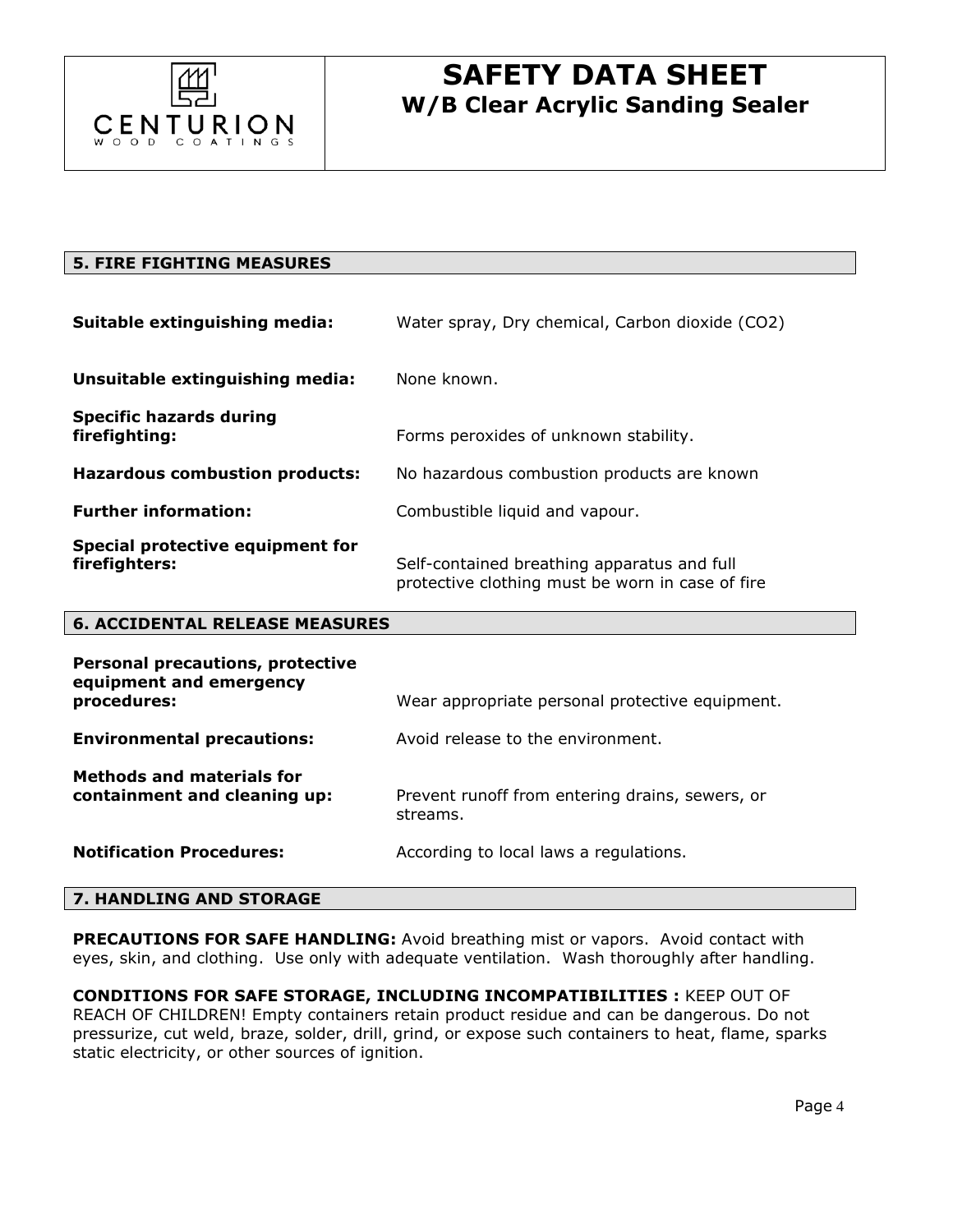

## **8. EXPOSURE CONTROLS\PERSONAL PROTECTION**

#### **Components with workplace control parameters**

| <b>Components</b>                        | CAS-No.    | Value type<br>(Form of<br>exposure) | Control parameters /<br>Permissible<br>concentration | <b>Basis</b>     |
|------------------------------------------|------------|-------------------------------------|------------------------------------------------------|------------------|
| 2-butoxyethanol                          | 111-76-2   | <b>TWA</b>                          | 20 ppm                                               | <b>ACGIH</b>     |
|                                          |            | <b>TWA</b>                          | 5 ppm<br>$24 \text{ mg/m}$ 3                         | <b>NIOSH REL</b> |
|                                          |            | TWA                                 | 50 ppm<br>240 mg/m3                                  | OSHA Z-1         |
|                                          |            | <b>TWA</b>                          | 25 ppm<br>$120 \text{ mg/m}$                         | OSHA P0          |
| Dipropylene<br>Glycol Monobutyl<br>Ether | 29911-28-2 |                                     | Not listed                                           |                  |

**ENGINEERING CONTROLS:** Provide exhaust ventilation sufficient to keep the airborne concentration of this product below its exposure limits. Exhaust air may need to be cleaned by scrubbers or filters to reduce environmental contamination.

# **PERSONAL PROTECTIVE EQUIPMENT**

**EYES AND FACE:** Use chemical safety goggles and/or full face shield where splashing is possible. Contact lenses should not be worn when working with this material. Maintain eye wash fountain and quick-drench facilities in work areas.

**SKIN:** Wear resistant gloves (consult your safety equipment supplier). To prevent repeated or prolonged skin contact, wear impervious clothing and boots.

**RESPIRATORY:** If exposure may or does exceed occupational exposure limits (Section 8) use a NIOSH approved respirator to prevent overexposure. In accord with 29 CFR 1910.134, use either an atmosphere-suppling respirator or an air-purifying respirator for organic vapors

**WORK HYGIENIC PRACTICES:** Use good personal hygiene when handling this product. Wash hands after use, before eating, drinking, smoking, or using the toilet.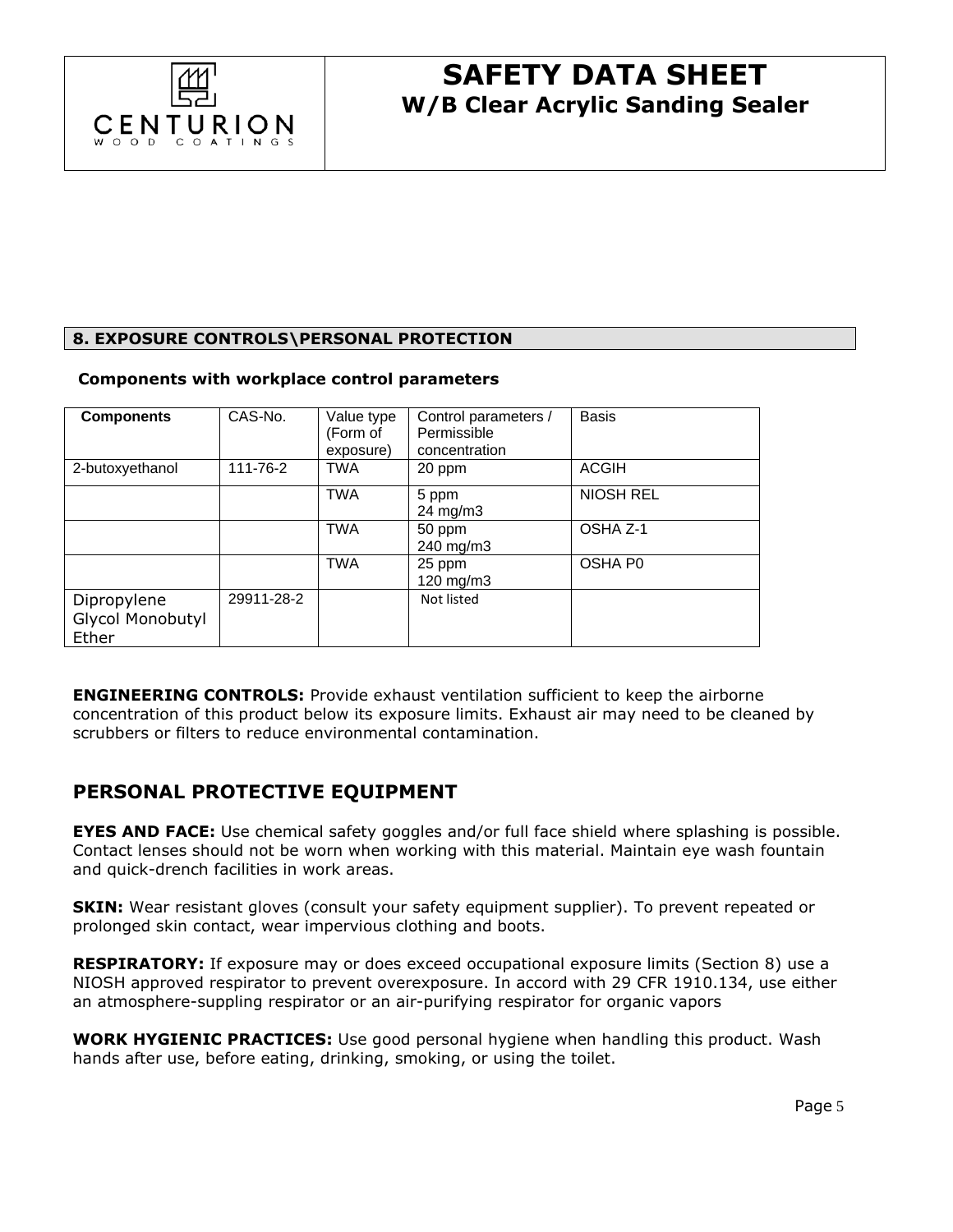

**OTHER USE PRECAUTIONS:** Facilities storing or utilizing this material should be equipped with an eyewash facility and a safety shower.

**COMMENTS:** May be harmful or fatal if swallowed. May irritate body tissues. Use with adequate ventilation. Avoid breathing vapor. Do not get in eyes, on skin, on clothing. Wash thoroughly after handling.

### **9. PHYSICAL AND CHEMICAL PROPERTIES**

**PHYSICAL STATE:** Liquid

**COLOR:** Pigmented

**ODOR:** Faint butyl odor

**pH:** 8.5-9.0

**BOILING POINT:** 171 C

**FREEZING POINT:** -75 C

**FLASH POINT:** 67 C (closed cup)

**VOLATILE ORGANIC COMPOUNDS:** 57 G/L (.48 lbs/gal)

**(Material VOC Theoretical – As Packaged)**

#### **VOLATILE ORGANIC COMPOUNDS:** 148 G/L (1.23 lbs/gal)

**(Coating VOC Theoretical – minus exempt)**

#### **HAZARDOUS AIR POLLUTANTS (HAP's):** NONE

**(HAP's Theoretical – As Packaged)**

#### **SOLUBILITY IN WATER:** completely soluble

**DENSITY** (Lb/Gal)**:** 8.55

**EVAPORATION RATE:** No further relevant information available

**SPECIFIC GRAVITY:** 1.03

**10. STABILITY AND REACTIVITY**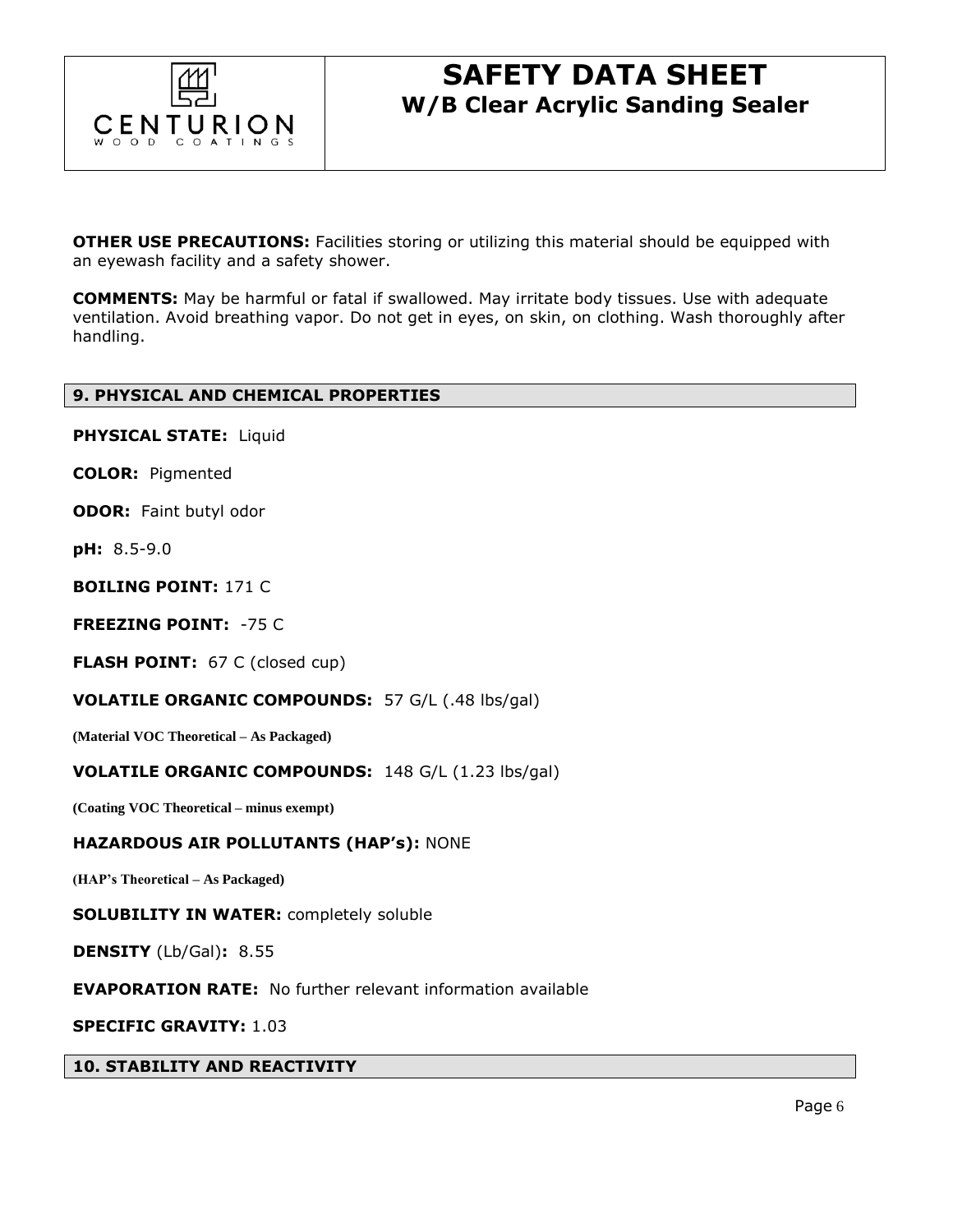

### **STABILITY:** Yes

**HAZARDOUS POLYMERIZATION:** Will not occur.

**CONDITIONS TO AVOID:** Avoid Freezing

**POLYMERIZATION :** Avoid heat, flame, and other sources of ignition.

**HAZARDOUS DECOMPOSITION PRODUCTS:** None known

**INCOMPATIBLE MATERIALS:** Strong Oxidizing agents

**POSSIBILITY OF HAZARDOUS REACTIONS :** No Data Available

#### **11. TOXICOLOGICAL INFORMATION**

#### **ACUTE TOXICITY**:

| <b>Chemical Name</b>                                                      | <b>WT %</b> |                            |                                                  |
|---------------------------------------------------------------------------|-------------|----------------------------|--------------------------------------------------|
| 2-butoxyethanol<br>$(111-76-2)$                                           | $1 - 5%$    | <b>Acute Oral toxicity</b> | LD50 (Rat): 1,300 mg/kg                          |
|                                                                           |             | Acute inhalation toxicity  | $LCS0$ (Rat): $> 4.9$ mg/l<br>Exposure time: 3 h |
|                                                                           |             | Acute dermal toxicity      | LD50 (Rat): $> 2,000$ mg/kg                      |
| <b>Dipropylene Glycol</b><br><b>Monobutyl Ether</b><br>$(29911 - 28 - 2)$ | $1 - 5%$    | Acute Oral toxicity        | LD50 (Mouse): 2160 mg/kg                         |
|                                                                           |             | Acute inhalation toxicity  | $LC50$ (Rat)<br>>2040mg/m 3 /263ppm              |
|                                                                           |             | Acute dermal toxicity      | LD50 (rabbit) 5340 & 6488mg/kg                   |

#### **Acute effects:**

**EYE:** Causes Serious Eye Irritation

**SKIN:** Causes skin irritation. Allergic reactions are possible.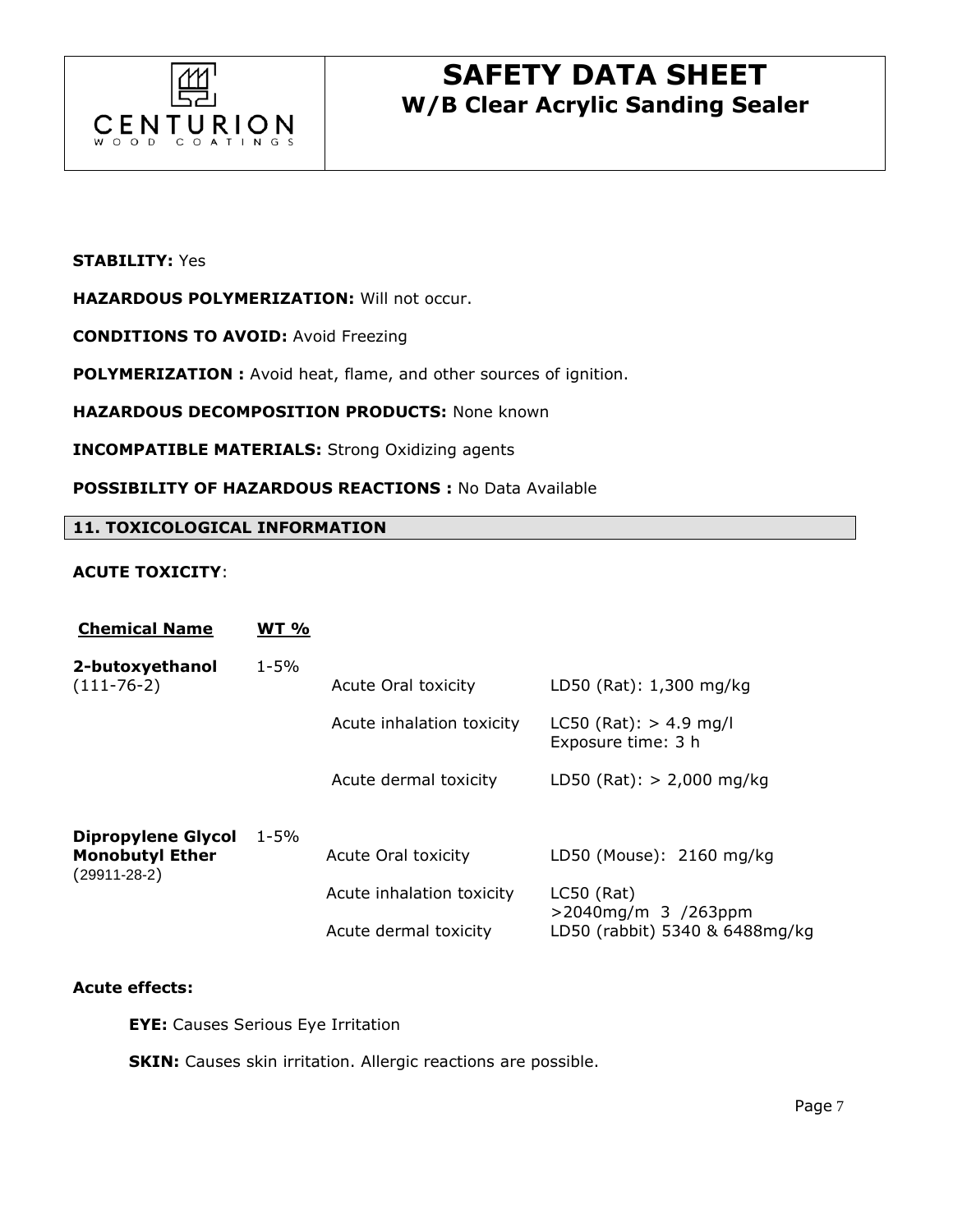

**INHALATION:** Harmful if inhaled. High gas, vapor, mist or dust concentrations may be harmful if inhaled. Avoid breathing fumes, spray, vapors, or mist. High vapor concentrations are irritating to the eyes, nose, throat and lungs.

 **INGESTION:** Harmful if swallowed.

### **CHRONIC TOXICITY:**

**Carcinogenicity:** Not classified based on available information.

**Reproductive toxicity:** no adverse effect observed.

**Specific Target Organ toxicity-single exposure:** not classified

**Specific Target Organ toxicity-repeated exposure:** not classified

#### **12. ECOLOGICAL INFORMATION**

#### **ECOTOXICOLOGICAL INFORMATION:**

**Ecotoxicity** 

### **2-butoxyethanol** (111-76-2) **Dipropylene Glycol Monobutyl Ether** (29911-28-2)

| Toxicity to fish                                                          | LC50 (Oncorhynchus mykiss (rainbow trout)): 1,474 mg/l<br>Exposure time: 96 h     |
|---------------------------------------------------------------------------|-----------------------------------------------------------------------------------|
| Toxicity to daphnia and other aquatic<br>invertebrates                    | EC50 (Daphnia magna (Water flea)): 1,550 mg/l<br>Exposure time: 48 h              |
| Toxicity to algae                                                         | EC50 (Pseudokirchneriella subcapitata (algae)): 1,840 mg/l<br>Exposure time: 72 h |
| Toxicity to fish (Chronic toxicity)                                       | NOEC (Danio rerio (zebra fish)): > 100 mg/l<br>Exposure time: 21 d                |
| Toxicity to daphnia and other aquatic<br>invertebrates (Chronic toxicity) | NOEC (daphnid): 100 mg/l<br>Exposure time: 21 d                                   |
| Biodegradability                                                          | 90.4% (28 days) readily biodegradable                                             |
| Bio accumulative potential                                                | This material is no expected to bio accumulate.                                   |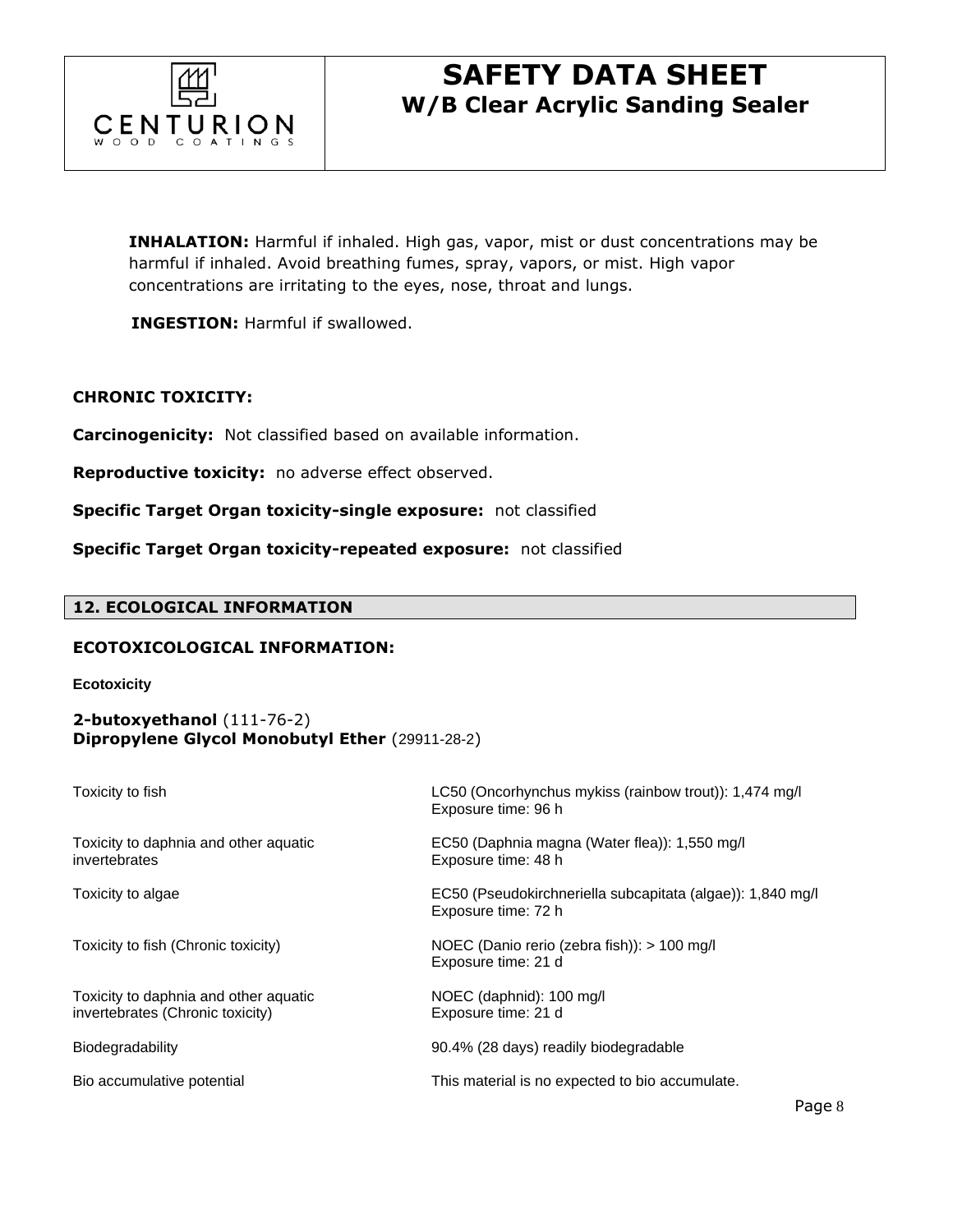

Mobility to soil **Expected** to partition to water.

Mobility to soil **Expected** to partition to water.

**OTHER ADVERSE EFFECTS :** No further relevant information available

#### **13. DISPOSAL CONSIDERATIONS**

**RECOMMENDATIONS:** The generation of waste should be avoided or minimized wherever possible. Disposal of this product, solutions and any by-products should at all times comply with the requirements of environmental protection and waste disposal legislation and any regional

**SAFE HANDLING:** Dispose of in accordance with federal, state, provincial, and local regulations. Local requirements may vary, consult your sanitation department or state-designated environmental protection agency for more disposal options.

#### **14. TRANSPORT INFORMATION**

|                             | DOT               | <b>IMDG</b>       | <b>IATA</b>       |
|-----------------------------|-------------------|-------------------|-------------------|
| <b>UN Number</b>            | Not regulated     | Not regulated     | Not regulated     |
| <b>Proper shipping Name</b> | Water Based Paint | Water Based Paint | Water Based Paint |
| <b>Hazard Class</b>         | N/A               | N/A               | N/A               |
| <b>Packing Group</b>        | N/A               | N/A               | N/A               |
| <b>Marine Pollutant</b>     | ΝO                | NO                | NΟ                |

**\*\*\* CIC Coatings, LLC verifies that the material was supplied and shipped in the proper packages in accordance with DOT and federal regulations that are applicable to the mode of transportation selected. The shipper must verify that the packaging supplied is acceptable to be re-shipped in per the federal regulations applicable to the mode of transportation for reshipment. Regulations may change depending on mode of transportation selected.\*\*\***

#### **15. REGULATORY INFORMATION**

#### **U.S. Federal Regulations**

#### **TSCA 12(b):**

CAS# 111-76-2 2-Butoxyethanol, CAS# 29911-28-2 Dipropylene Glycol Monobutyl Ether are listed on the TSCA inventory.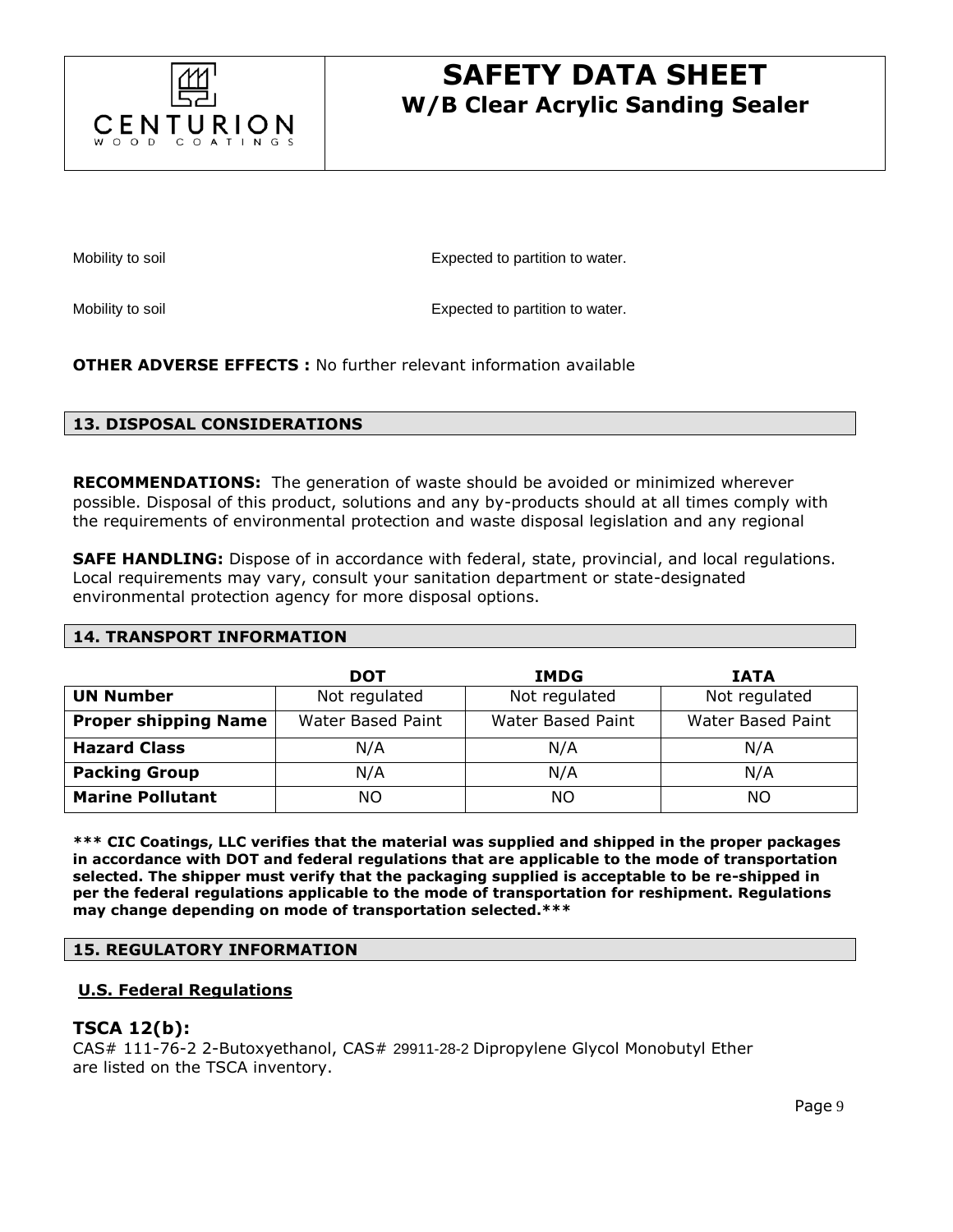**SARA 313:** This product contains the following chemicals subject to the reporting requirements of SARA Title III, Section 313 and 40 CFR 372:

Component Reporting Threshold Component Reporting Threshold 2-Butoxyethanol 1%

**SARA 311/312 Hazardous Categorization Acute Health Hazard:** Yes **Chronic Health Hazard:** Yes **Fire Hazard:** Yes **Sudden Release of Pressure Hazard:** No **Reactive Hazard:** No **Clean Water Act:** Not applicable **Clean Air Act:** The following chemical(s) are listed under the U.S. Clean Air Act Section 111 SOCMI Intermediate or Final VOC's (40 CFR 60.489): **OSHA: CERCLA:** This material, as supplied, contains one or more substances regulated as a hazardous substance under the Comprehensive Environmental Response Compensation and Liability Act (CERCLA) (40 CFR 302) **Component Hazardous Substances:** 

#### **STATE:**

This product contains chemicals that can be found on the following state right to know lists: California, New Jersey, Florida, Pennsylvania, Minnesota, Massachusetts.

# **U.S. - California - Proposition 65 - Carcinogens List**

No

## **U.S. - California - Proposition 65 - Developmental Toxicity**

No

#### **U.S. - California - Proposition 65 - Reproductive Toxicity - Female**  No

## **U.S. - California - Proposition 65 - Reproductive Toxicity - Male**

No

**No significant risk level (NSRL)** 7000 µg/day

### **16. OTHER INFORMATION**

| <b>HMIS RATING</b>   |  |  |
|----------------------|--|--|
| Health:              |  |  |
| Flammability:        |  |  |
| <b>Reactivity:</b>   |  |  |
| Personal Protection: |  |  |

**REVISION INDICATOR :** No Data Available

**NFPA CODES** 1 0 2